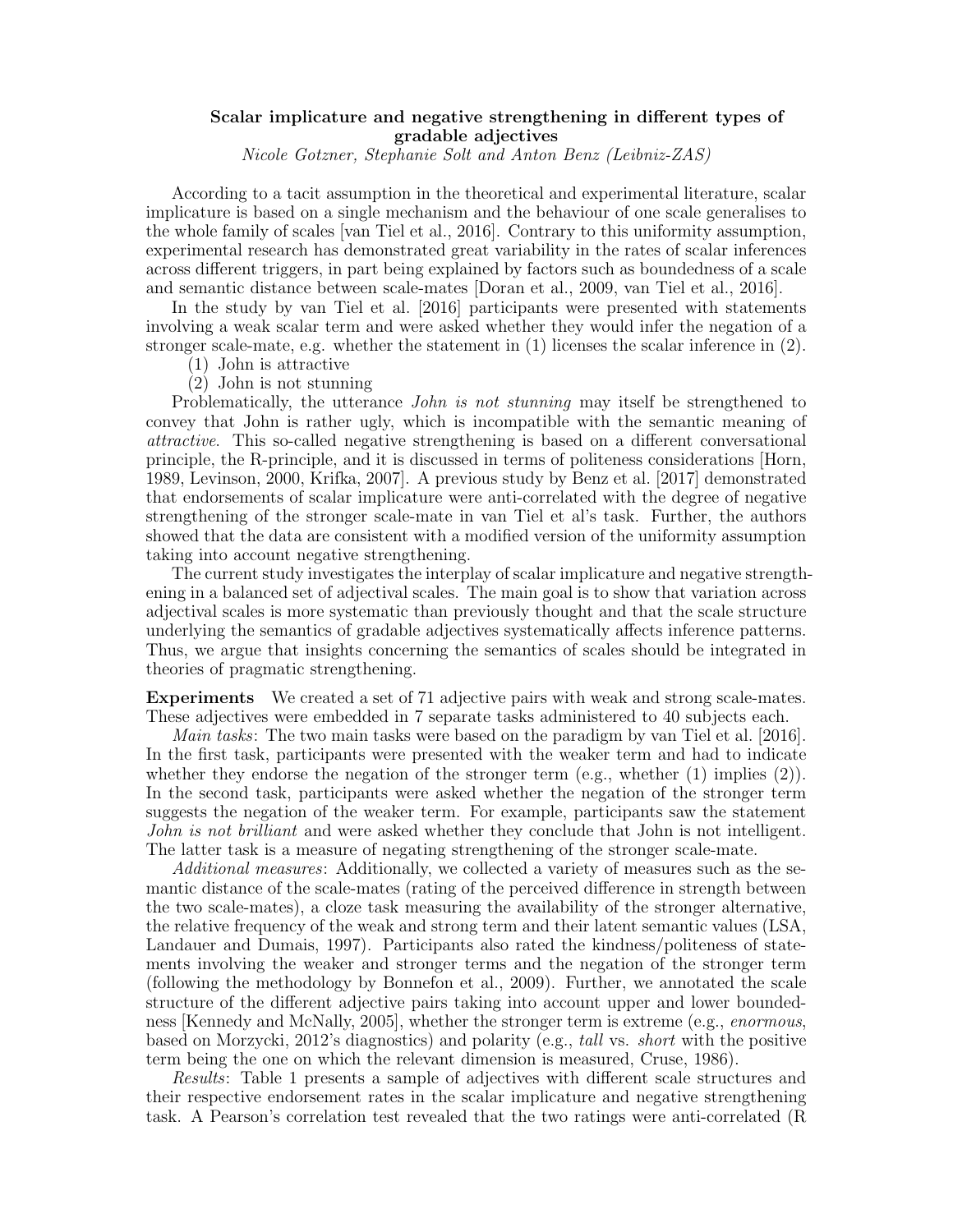$= .66$ , p  $< .001$ , see Figure ). That is, the less likely participants were to endorse the scalar implicature, the more likely they applied negative strengthening.

Table 1: Example scales and their respective endorsement rates in the scalar implicature (SI) and negative strengthening (NS) task

|            |            | Weak term Strong term Scale structure        | -ST         | NS.  |
|------------|------------|----------------------------------------------|-------------|------|
| attractive | stunning   | unbounded extreme positive                   | 0.08        | 0.60 |
| wet        | soaked     | lower bounded extreme positive               | $0.24$ 0.44 |      |
| cool       | cold       | unbounded non-extreme negative $0.43$ $0.54$ |             |      |
| difficult  | impossible | upper bounded extreme negative $0.76$ 0.35   |             |      |

We fit two linear regression models involving all predictors outlined above for the scalar implicature and the negative strengthening task (see Table 2). The regression analysis showed that endorsements of the scalar implicature were higher for upper bounded scales  $(p \lt .05)$ , more distant scale mates  $(p \lt .0001)$  and higher for negative compared to positive scales ( $p < 0.05$ ). Conversely, extreme adjectives yielded lower endorsement rates compared to non-extreme ones ( $p < .0001$ ). The negative strengthening task showed the opposite pattern with higher endorsement rates for closely-rated scale-mates  $(p < .001)$ and extreme adjectives  $(p \lt 0.001)$  while boundedness and polarity were not significant predictors. In this task, there was a marginal effect of the politeness ratings involving the statement with the weaker term and an effect of cloze probability  $(p < .05)$ . That is, the stronger term was more likely to receive negative strengthening the stronger the association strengths between the scale-mates.

Discussion: We showed that endorsements of scalar implicature are anti-correlated with the degree of negative strengthening of the stronger scale-mate. At the same time, we replicated the finding by van Tiel et al. [2016] that upper bounded and semantically distant scale-mates yield higher scalar implicature rates. Going beyond the latter study, we found that several additional factors related to the scale structure underlying the semantics of different adjectives predict variability, in particular polarity and adjectival extremeness. While association strength between scale-mates (measured by a cloze task) did not predict endorsement rates of scalar implicature, it predicted the likelihood of negative strengthening. Our data also provided some evidence that negative strengthening is related to politeness of the statement involving the weaker scale-mate, however, scale structure was a stronger predictor of variability. In addition, negated extreme adjectives may convey that the situation is non-stereotypical thereby encouraging negative strengthening.

Conclusions Our research revealed an interaction between scalar implicature and negative strengthening, which are based on distinct conversational principles, the Q and R principle [Horn, 1989, Levinson, 2000]. These principles are assumed to govern each other, therefore an interaction between the two kinds of strengthening mechanisms is expected (see also Krifka, 2007). We showed that the most important predictors explaining differences across triggers was the underlying scale structure of the adjectives we tested (boundedness, semantic distance, extremeness and polarity). Thus far, insights concerning the semantics of scales have not been well integrated into theories of scalar implicature and negative strengthening. For example, Cruse [1986] presents evidence that while positive adjectives are associated with the entire underlying measurement scale, negative adjectives take up only the lower end (and are presuppositional). Further, extreme adjectives are know to have specific semantic properties [Morzycki, 2012]. These differences in the semantics of adjectives may govern which alternatives are used in pragmatic strengthening (see also [Leffel et al., 2016]). For this reason, we propose that the semantics of different scales should be a central aspect of study in theories of implicature.